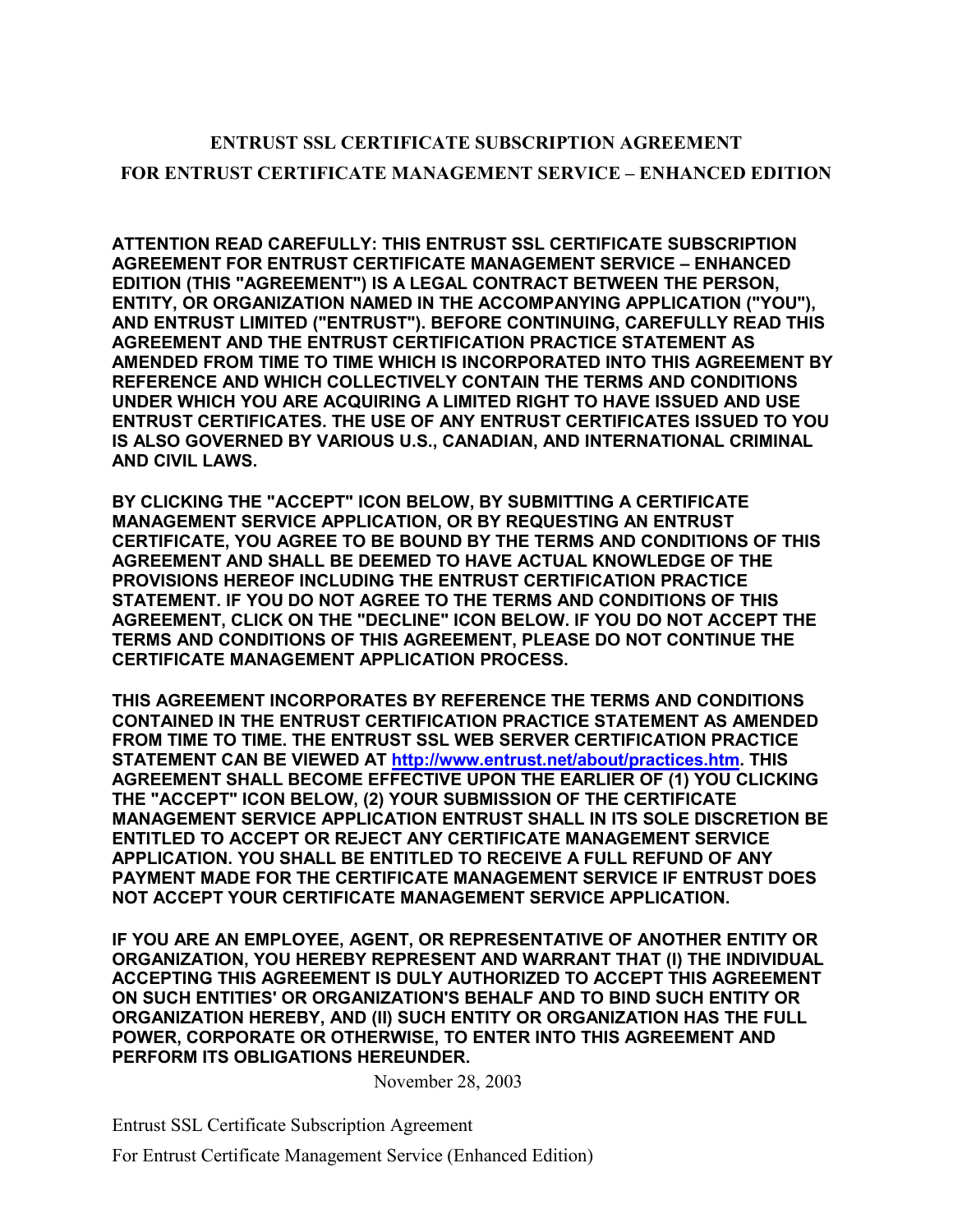**1. Definitions:** In this Agreement, the following terms shall have the following meanings. Any capitalized terms that are not defined in this section or elsewhere in this Agreement shall have the meaning ascribed to them in the Entrust Certification Practice Statement.

**"Agreement"** means this Certificate Management Service Agreement.

**"Compromise"** means a suspected or actual loss, disclosure, or loss of control over sensitive information or data.

**"Certificate Management Service Application"** means the form and application information requested by Entrust and submitted by You when applying to participate in the Certificate Management Service or when updating information previously supplied to Entrust in respect to the Certificate Management Service.

**"Entrust Certificate"** means an SSL web server digital certificate issued by an Entrust Certification Authority. "Entrust Certification Authority" means a certification authority operated by or for Entrust.

**"Entrust Certification Practice Statement"** means in the case of SSL web server digital certificates, the Entrust SSL Web Server Certification Practice Statement which may be found in the Repository.

**"Key Pair"** means two mathematically related cryptographic keys, having the properties that (i) one key can be used to digitally sign a message that can only be verified using the other key, and (ii) even knowing one key, it is computationally infeasible to discover the other key.

**"Certificate Management Service"** means the benefits and obligations described in this Agreement.

**"Private Key"** means the key of a Key Pair used to create a digital signature.

**"Public Key"** means the key of a Key Pair used to verify a digital signature. The Public Key is made freely available to anyone who will receive digitally signed messages from the holder of the Private Key of the Key Pair. The Public Key is usually provided via a digital certificate issued by a certification authority and is often obtained by accessing a repository or database. A Public Key is used to verify the digital signature of a message sent by the holder of the corresponding Private Key.

**"Repository"** means the information described at [http://www.entrust.net/about/practices.htm.](http://www.entrust.net/about/practices.htm)

**"You or Your"** means both the individual or individuals applying to enter the Certificate Management service and any entity on whose behalf such individual or individuals are acting.

**2. Pre-Qualification of Information and Issuance of Entrust Certificates:** Upon request by You, and to the extent that You have paid for such rights, Entrust or a subcontractor acting on behalf of Entrust will perform limited verification (as described in the Entrust Certification Practice Statement) to pre-qualify information submitted by You for inclusion in Entrust

November 28, 2003

Entrust SSL Certificate Subscription Agreement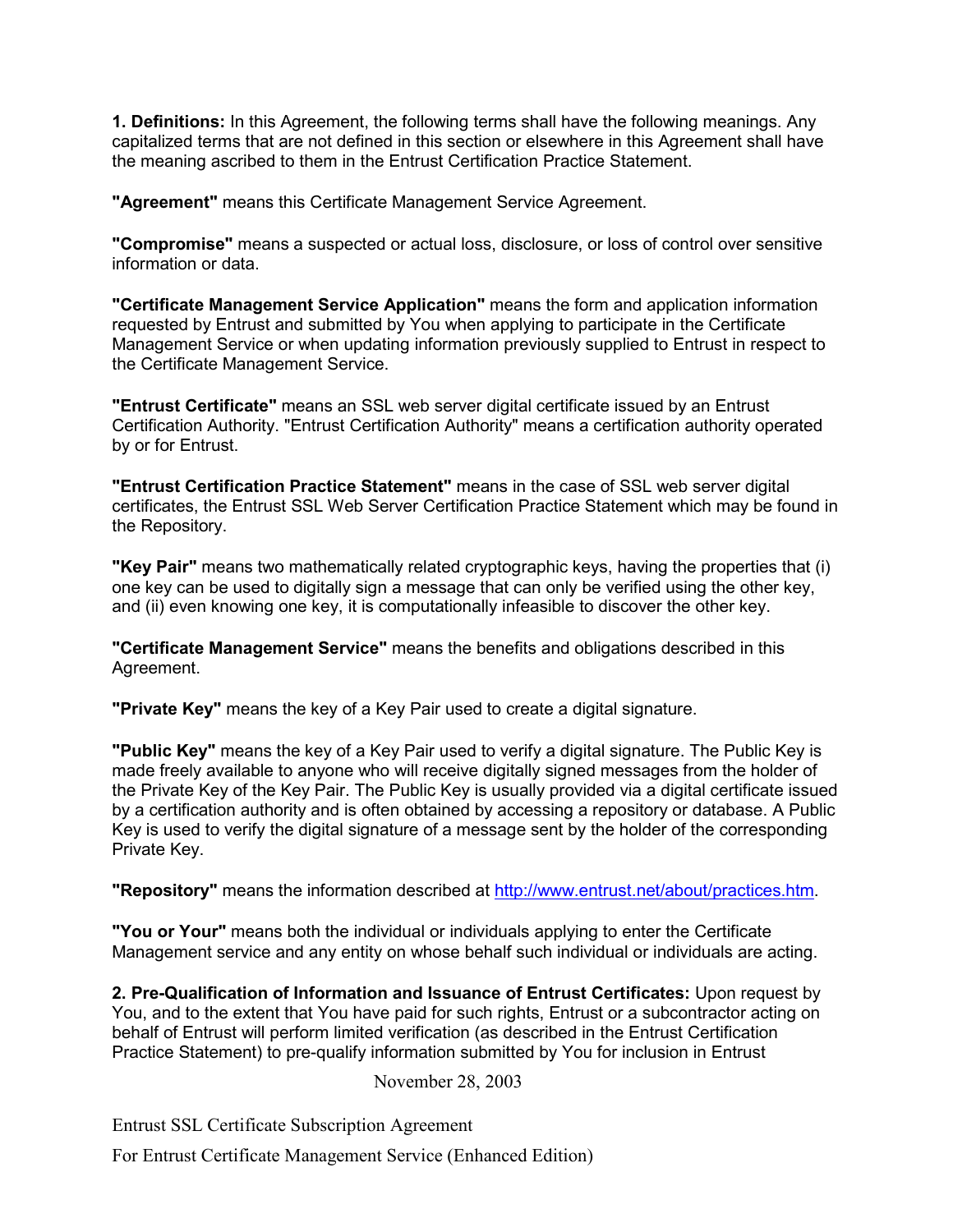Certificates that You may subsequently request the Entrust Certification Authorities to issue. If information submitted for pre-qualification is verified, You may submit requests for the issuance of Entrust Certificates containing such pre-qualified information as further described below. You shall not sublicense Your right to submit requests for the issuance of Entrust Certificates containing such pre-qualified information. Upon receipt of a request from You for the issuance of an Entrust Certificate which is to contain pre-qualified information, Entrust shall, to the extent that You have paid for such rights, issue an Entrust Certificate containing such pre-qualified information. Entrust shall be under no obligation to issue any Entrust Certificates containing prequalified information if such pre-qualified information is subsequently found to have changed or to be in any way inaccurate, incorrect, or misleading. By submitting a request for an Entrust Certificate, You are representing and warranting that the pre-qualified information has not changed and is in no way inaccurate, incorrect, or misleading. If Entrust issues an Entrust Certificate to You, Entrust shall make such Entrust Certificate available for retrieval by You. Entrust shall be entitled to revoke an Entrust Certificate issued to You if (i) the pre-qualified information submitted by You is subsequently found to have changed or to be inaccurate, incorrect, or misleading, (ii) if revocation is requested by You, (iii) upon expiry or termination of this Agreement, or (iv) for any other reason identified for revocation in the Entrust Certification Practice Statement.

**3. Obligations:** You shall: (i) provide, in any communications with Entrust, correct information without any misrepresentations or omissions, (ii) generate a new, secure, and cryptographically sound Key Pair to be used in association with each Entrust Certificate to be issued to You, (iii) refrain from modifying the contents of any Entrust Certificates, (iv) use Entrust Certificates exclusively for legal and authorized purposes in accordance with the terms and conditions of the Entrust Certification Practice Statement and applicable laws, (v) protect the Private Keys corresponding to the Public Keys in any Entrust Certificate issued to You, (vi) notify Entrust immediately of any change to any information included in any Entrust Certificate issued to You or any Certificate management service application submitted by You or any change in any circumstances that would make the information in any such Entrust Certificate or Certificate management service application inaccurate, incorrect, or misleading, (vii) notify Entrust immediately of any changes to pre-qualified information, or any changes in any circumstances that would make any pre-qualified information inaccurate, incorrect, or misleading, (viii) notify Entrust immediately of any Compromise or suspected Compromise of the Private Key corresponding to the Public Key in any Entrust Certificate issued to You, and (ix) stop using all Entrust Certificates upon the termination or expiry of this Agreement. You acknowledge that the use of Entrust Certificates and any subsequent services procured from Entrust by You in connection with Certificate Management Service, including without limitation any additional services procured through the software interface made available to You as part of Certificate Management Service, is subject to the terms and conditions of this Agreement and the Entrust Certification Practice Statement and You shall only use an Entrust Certificate issued to You as permitted by this Agreement and the Entrust Certification Practice Statement. You acknowledge that You have the necessary information to make an informed decision about whether and the extent to which to use digital certificate technology and in particular Entrust Certificates. You acknowledge that You have read the Entrust Certification Practice Statement and the disclaimers of representations, warranties, and conditions, and limitations of liabilities and remedies therein and that You are making Your own judgment about whether it is reasonable under the circumstances to use Entrust Certificates.

November 28, 2003

Entrust SSL Certificate Subscription Agreement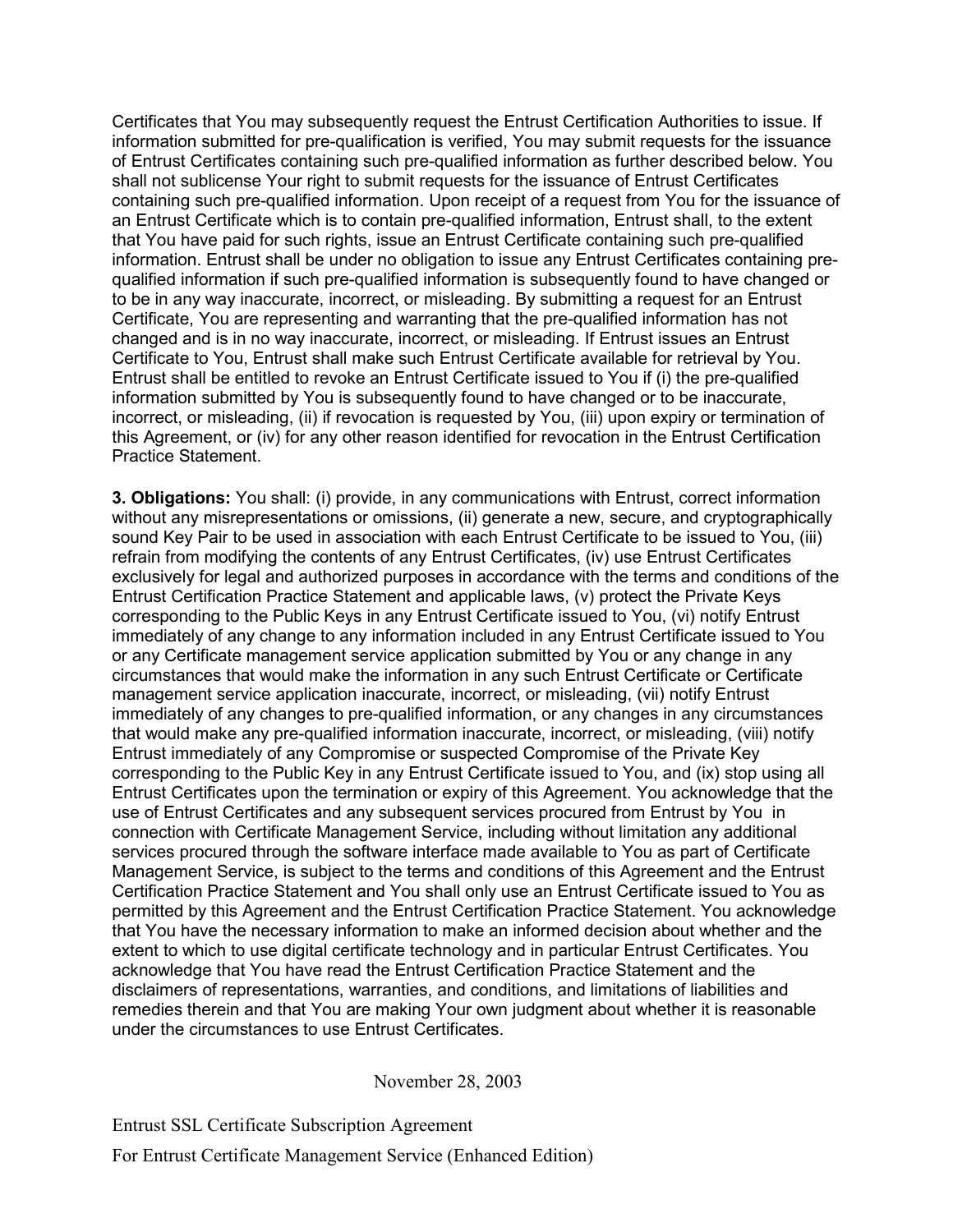**4. Fees:** You shall pay all applicable fees for the rights granted hereunder to have Entrust Certificates issued to You. The fees for the rights provided under the Certificate Management Service are available from Entrust and are subject to change upon notice to you. If You do not pay the applicable fees, You will not be entitled to use any Entrust Certificates issued to You, Entrust may refused to process any subsequent requests submitted by You for additional Entrust Certificates or additional services, and/or Entrust may also revoke all Entrust Certificates issued to You and terminate Your access to Certificate Management Service and related services, in addition to any other remedies that may be available at law. You agree that You shall not use Entrust Certificates in a manner that exceeds the maximum server quantity per certificate permitted by Entrust for the fees that You have paid to Entrust. If no maximum server quantity is specified by Entrust in the associated documentation, this quantity shall be deemed to be one.

**5. Lifecycle Monitoring Service:** Entrust shall also provide You with a complementary lifecycle monitoring service ("LMS"). The LMS is designed to reduce the chance of disruption of Your service which may be caused by the expiration of Your Entrust Certificate(s). Entrust shall use reasonable efforts to send an email to the technical contact listed in the information provided to Entrust with Your Certificate management service application. Such email will inform Your technical contact that Your Entrust Certificate(s) is/are due to expire shortly. Usually, the email notification will be sent approximately thirty (30) days prior to the date on which Your Entrust Certificate(s) is/are due to expire. If Your contact information changes, You can still receive an LMS email notice if You provide Entrust with updated technical contact information at least sixty (60) days prior to the date that Your Entrust Certificate(s) is/are due to expire. You shall not be eligible for the LMS if Your technical contact information changes and Entrust is not informed of such change within the time period provided above.

**6. DISCLAIMER OF WARRANTIES: EXCEPT FOR THE EXPLICIT REPRESENTATIONS, WARRANTIES, AND CONDITIONS PROVIDED IN THIS AGREEMENT AND THE ENTRUST CERTIFICATION PRACTICE STATEMENT, ENTRUST CERTIFICATES AND ANY SERVICES PROVIDED IN RESPECT TO ENTRUST CERTIFICATES ARE PROVIDED "AS IS", AND NEITHER ENTRUST NOR ANY INDEPENDENT THIRD-PARTY REGISTRATION AUTHORITIES OPERATING UNDER THE ENTRUST CERTIFICATION AUTHORITIES, NOR ANY RESELLERS, CO-MARKETERS, OR ANY SUBCONTRACTORS, DISTRIBUTORS, AGENTS, SUPPLIERS, EMPLOYEES, OR DIRECTORS OF ANY OF THE FOREGOING MAKE ANY REPRESENTATIONS OR GIVE ANY WARRANTIES OR CONDITIONS, WHETHER EXPRESS, IMPLIED, STATUTORY, BY USAGE OF TRADE, OR OTHERWISE, AND ENTRUST, ALL INDEPENDENT THIRD-PARTY REGISTRATION AUTHORITIES OPERATING UNDER THE ENTRUST CERTIFICATION AUTHORITIES, ALL RESELLERS OR CO-MARKETERS, AND ANY SUBCONTRACTORS, DISTRIBUTORS, AGENTS, SUPPLIERS, EMPLOYEES, OR DIRECTORS OF ANY OF THE FOREGOING SPECIFICALLY DISCLAIM ANY AND ALL REPRESENTATIONS, WARRANTIES, AND CONDITIONS OF MERCHANTABILITY, NON-INFRINGEMENT, TITLE, SATISFACTORY QUALITY, OR FITNESS FOR A PARTICULAR PURPOSE. EXCEPT FOR THE EXPLICIT REPRESENTATIONS, WARRANTIES, AND CONDITIONS CONTAINED IN THIS AGREEMENT AND IN THE ENTRUST CERTIFICATION PRACTICE STATEMENT, THE ENTIRE RISK OF THE USE OF ANY ENTRUST CERTIFICATES OR ANY SERVICES PROVIDED IN RESPECT TO ENTRUST CERTIFICATES OR THE VALIDATION OF DIGITAL SIGNATURES SHALL BE BORNE SOLELY BY YOU.** 

November 28, 2003

Entrust SSL Certificate Subscription Agreement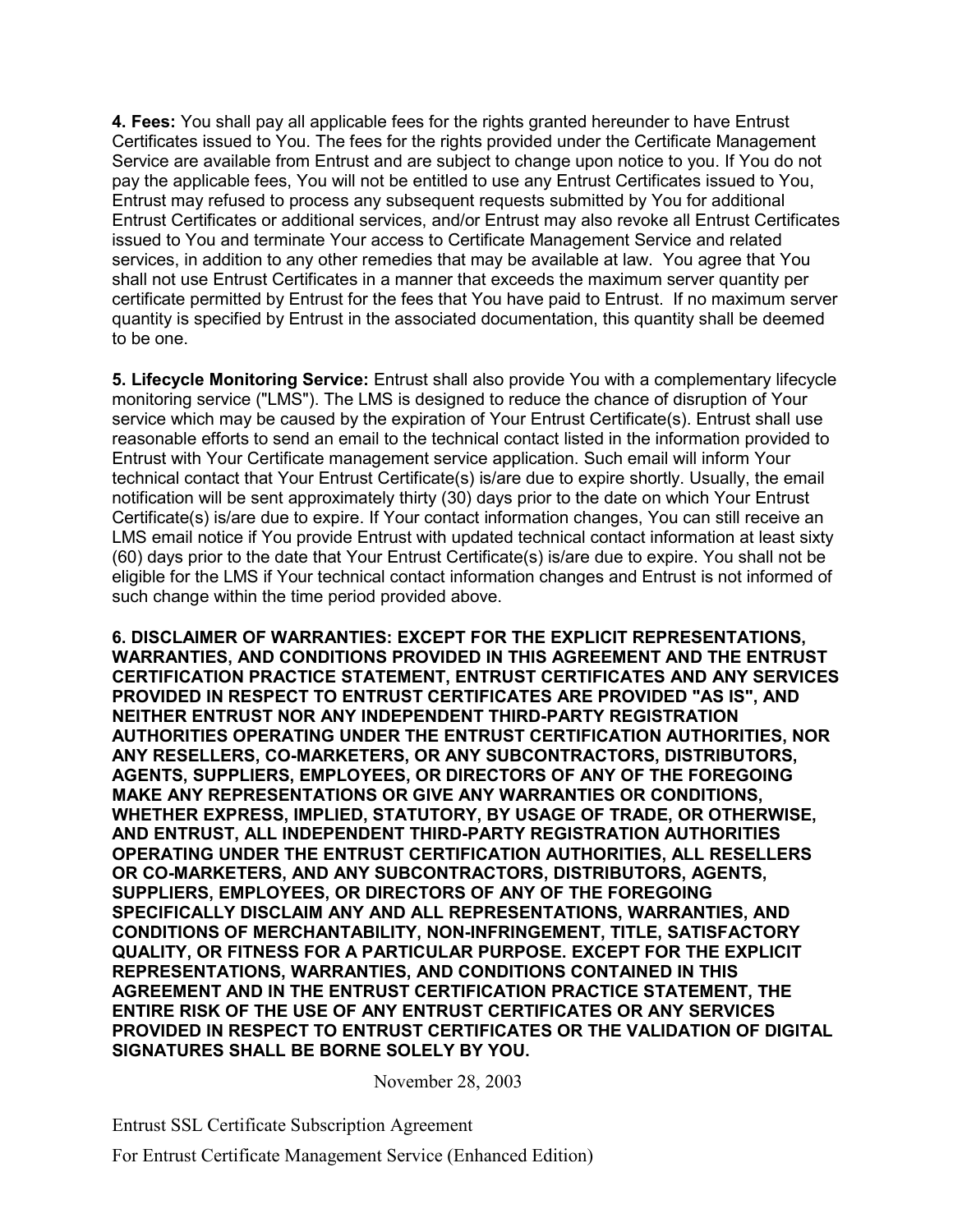**7. LIMITATION OF LIABILITY: IN NO EVENT SHALL THE TOTAL CUMULATIVE LIABILITY OF ENTRUST, ANY INDEPENDENT THIRD-PARTY REGISTRATION AUTHORITIES OPERATING UNDER THE ENTRUST CERTIFICATION AUTHORITIES, ANY RESELLERS, OR CO-MARKETERS, OR ANY SUBCONTRACTORS, DISTRIBUTORS, AGENTS, SUPPLIERS, EMPLOYEES, OR DIRECTORS OF ANY OF THE FOREGOING TO YOU ARISING OUT OF OR RELATING TO ANY ENTRUST CERTIFICATE OR ANY SERVICES PROVIDED IN RESPECT TO ENTRUST CERTIFICATES, INCLUDING ANY USE OR RELIANCE ON ANY ENTRUST CERTIFICATE, EXCEED ONE THOUSAND UNITED STATES DOLLARS (\$1000.00 U.S.) ("CUMULATIVE DAMAGE CAP"). THIS LIMITATION SHALL APPLY ON A PER ENTRUST CERTIFICATE BASIS REGARDLESS OF THE NUMBER OF TRANSACTIONS OR CAUSES OF ACTION ARISING OUT OF OR RELATED TO SUCH ENTRUST CERTIFICATE OR ANY SERVICES PROVIDED IN RESPECT TO SUCH ENTRUST CERTIFICATE. THE FOREGOING LIMITATIONS SHALL APPLY TO ANY LIABILITY WHETHER BASED IN CONTRACT (INCLUDING FUNDAMENTAL BREACH), TORT (INCLUDING NEGLIGENCE), LEGISLATION OR ANY OTHER THEORY OF LIABILITY, INCLUDING ANY DIRECT, INDIRECT, SPECIAL, STATUTORY, PUNITIVE, EXEMPLARY, CONSEQUENTIAL, RELIANCE, OR INCIDENTAL DAMAGES.** 

**IF ANY LIABILITY ARISING OUT OF OR RELATING TO AN ENTRUST CERTIFICATE OR ANY SERVICES PROVIDED IN RESPECT TO AN ENTRUST CERTIFICATE EXCEEDS THE CUMULATIVE DAMAGE CAP SET FORTH IN THIS SECTION ABOVE, THE AMOUNTS AVAILABLE UNDER THE CUMULATIVE DAMAGE CAP SHALL BE APPORTIONED FIRST TO THE EARLIEST CLAIMS TO ACHIEVE FINAL DISPUTE RESOLUTION UNLESS OTHERWISE ORDERED BY A COURT OF COMPETENT JURISDICTION. IN NO EVENT SHALL ENTRUST OR ANY INDEPENDENT THIRD-PARTY REGISTRATION AUTHORITIES OPERATING UNDER THE ENTRUST CERTIFICATION AUTHORITIES, OR ANY RESELLERS, CO-MARKETERS, OR ANY SUBCONTRACTORS, DISTRIBUTORS, AGENTS, SUPPLIERS, EMPLOYEES, OR DIRECTORS OF ANY OF THE FOREGOING BE OBLIGATED TO PAY MORE THAN THE CUMULATIVE DAMAGE CAP FOR ANY ENTRUST CERTIFICATE OR ANY SERVICES PROVIDED IN RESEPCT TO AN ENTRUST CERTIFICATE REGARDLESS OF APPORTIONMENT AMONG CLAIMANTS.** 

**IN NO EVENT SHALL ENTRUST OR ANY INDEPENDENT THIRD-PARTY REGISTRATION AUTHORITIES OPERATING UNDER THE ENTRUST CERTIFICATION AUTHORITIES, OR ANY RESELLERS, CO-MARKETERS, OR ANY SUBCONTRACTORS, DISTRIBUTORS, AGENTS, SUPPLIERS, EMPLOYEES, OR DIRECTORS OF ANY OF THE FOREGOING BE LIABLE FOR ANY INCIDENTAL, SPECIAL, STATUTORY, PUNITIVE, EXEMPLARY, INDIRECT, RELIANCE, OR CONSEQUENTIAL DAMAGES (INCLUDING, WITHOUT LIMITATION, DAMAGES FOR LOSS OF BUSINESS, LOSS OF BUSINESS OPPORTUNITIES, LOSS OF GOODWILL, LOSS OF PROFITS, BUSINESS INTERRUPTION, LOSS OF DATA, LOST SAVINGS OR OTHER SIMILAR PECUNIARY LOSS) WHETHER ARISING FROM CONTRACT (INCLUDING FUNDAMENTAL BREACH), TORT (INCLUDING NEGLIGENCE), LEGISLATION OR ANY OTHER THEORY OF LIABILITY.** 

**THE FOREGOING LIMITATIONS SHALL APPLY NOTWITHSTANDING THE FAILURE OF ESSENTIAL PURPOSE OF ANY LIMITED REMEDY STATED HEREIN AND EVEN IF ENTRUST OR ANY INDEPENDENT THIRD-PARTY REGISTRATION AUTHORITY OPERATING UNDER AN ENTRUST CERTIFICATION AUTHORITY, OR ANY RESELLERS,** 

November 28, 2003

Entrust SSL Certificate Subscription Agreement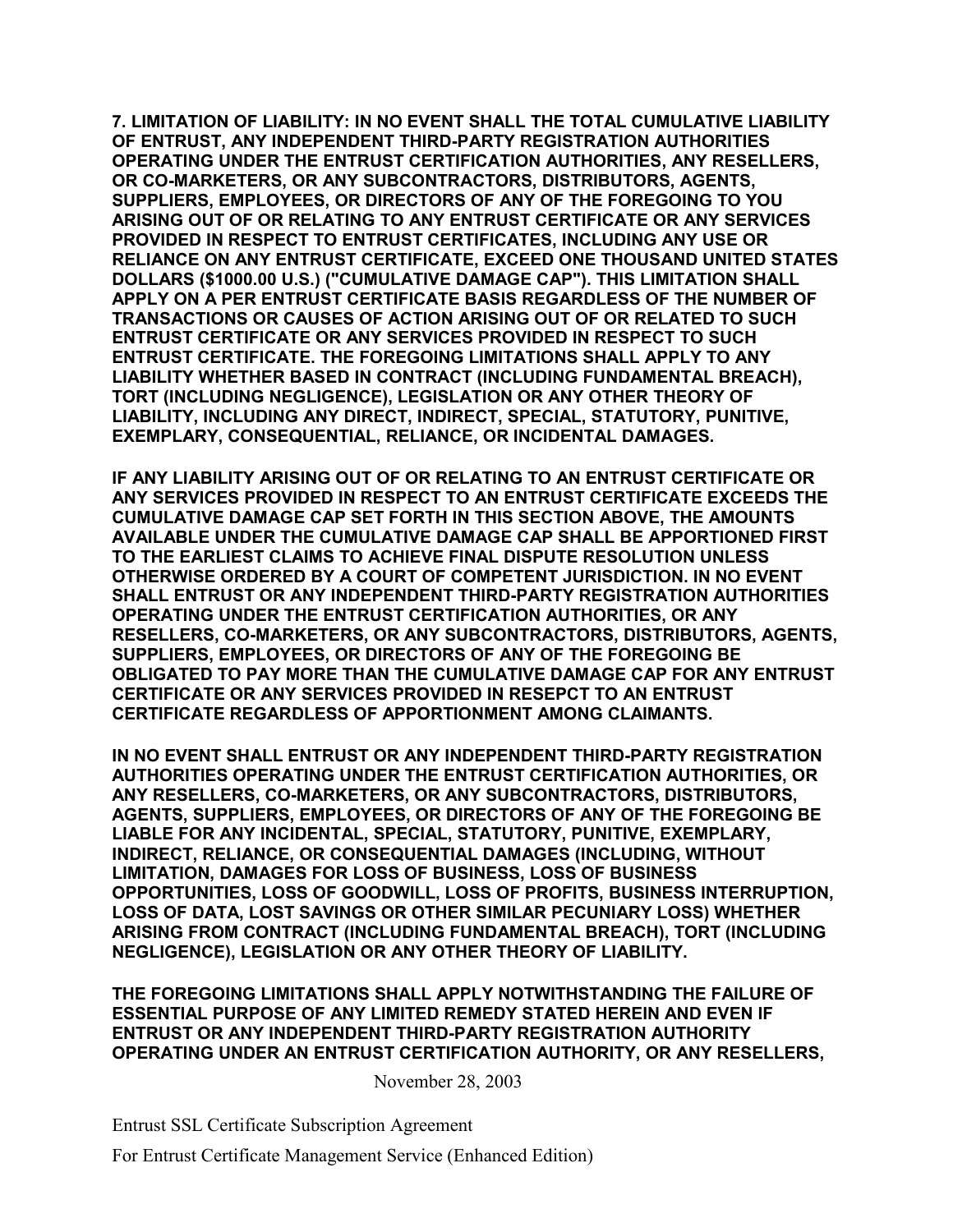**CO-MARKETERS, OR ANY SUBCONTRACTORS, DISTRIBUTORS, AGENTS, SUPPLIERS, EMPLOYEES, OR DIRECTORS OF ANY OF THE FOREGOING HAVE BEEN ADVISED OF THE POSSIBILITY OF THOSE DAMAGES. SOME JURISDICTIONS DO NOT ALLOW THE EXCLUSION OR LIMITATION OF LIABILITY FOR CONSEQUENTIAL OR INCIDENTAL DAMAGES, SO THESE LIMITATIONS SET FORTH ABOVE MAY NOT APPLY TO YOU. THE DISCLAIMERS OF REPRESENTATIONS, WARRANTIES, AND CONDITIONS AND THE LIMITATIONS ON LIABILITIES AND REMEDIES IN THIS AGREEMENT AND IN THE ENTRUST CERTIFICATION PRACTICE STATEMENT CONSTITUTE AN ESSENTIAL PART OF THIS AGREEMENT, THE ENTRUST CERTIFICATION PRACTICE STATEMENT, ANY OTHER SUBSCRIPTION AGREEMENTS, AND ANY RELYING PARTY AGREEMENTS. YOU ACKNOWLEDGE THAT BUT FOR THESE DISCLAIMERS OF REPRESENTATIONS, WARRANTIES, AND CONDITIONS AND LIMITATIONS ON LIABILITIES AND REMEDIES, ENTRUST WOULD NOT ISSUE ENTRUST CERTIFICATES TO SUBSCRIBERS AND NEITHER ENTRUST NOR ANY ANY INDEPENDENT THIRD-PARTY REGISTRATION AUTHORITIES OPERATING UNDER AN ENTRUST CERTIFICATION AUTHORITY, NOR ANY RESELLERS, CO-MARKETERS, OR ANY SUBCONTRACTORS, DISTRIBUTORS, AGENTS, SUPPLIERS, EMPLOYEES, OR DIRECTORS OF ANY OF THE FOREGOING WOULD PROVIDE SERVICES IN RESPECT TO ENTRUST CERTIFICATES AND THAT THESE PROVISIONS PROVIDE FOR A REASONABLE ALLOCATION OF RISK.**

**8. Term:** Depending on the type of Entrust Certificate Management Service offering purchased and paid for by You, the term of this Agreement is either one or two years from the date that Your Certificate Management Service application is accepted ("**Initial Term**"). You will be able to pre-qualify information and request the issuance of Entrust Certificates pursuant to the Certificate Management Service during such Initial Term. This Agreement shall automatically renew for additional one or two year period of time upon payment by You of the annual or biannual (in the case of a two year service period) renewal fees specified by Entrust; provided, however, if Entrust does not accept your purchase order or payment then this Agreement will not renew. Any terms on a purchase order that is accepted by Entrust shall have no force and effect except for the identification and quantity of the particular Entrust Certificate Management Service intended to be acquired by You. Your ability to have Entrust Certificates issued pursuant to the Certificate Management Service shall be subject to Your payment of the applicable fees, verification of any information submitted by You for pre-qualification, and Your compliance with all other requirements of this Agreement. Your right to use such Entrust Certificates and Your rights under this Agreement shall terminate if You fail to comply with any of the material terms or conditions of this Agreement or the Entrust Certification Practice Statement. You must upon revocation or expiration of this Agreement or Your Entrust Certificate(s) cease all use of such expired or revoked Entrust Certificate(s) and remove such Entrust Certificate(s) from the devices and/or software in which they have been installed. If this Agreement is terminated because of breach by You, You shall cease use of any Entrust Certificate(s) issued to You under this Agreement and remove such Entrust Certificates from the devices and/or software in which they have been installed. The provisions of this Agreement entitled Disclaimer of Warranties, Limitation of Liability, Term, Severability and those provisions of the Entrust Certification Practice Statement that are designated as surviving expiration or termination shall continue in force even after any expiration or termination of this Agreement.

**9. Severability:** Whenever possible, each provision of this Agreement, the Entrust Certification Practice Statement, any other Subscription Agreements, and any Relying Party Agreements

November 28, 2003

Entrust SSL Certificate Subscription Agreement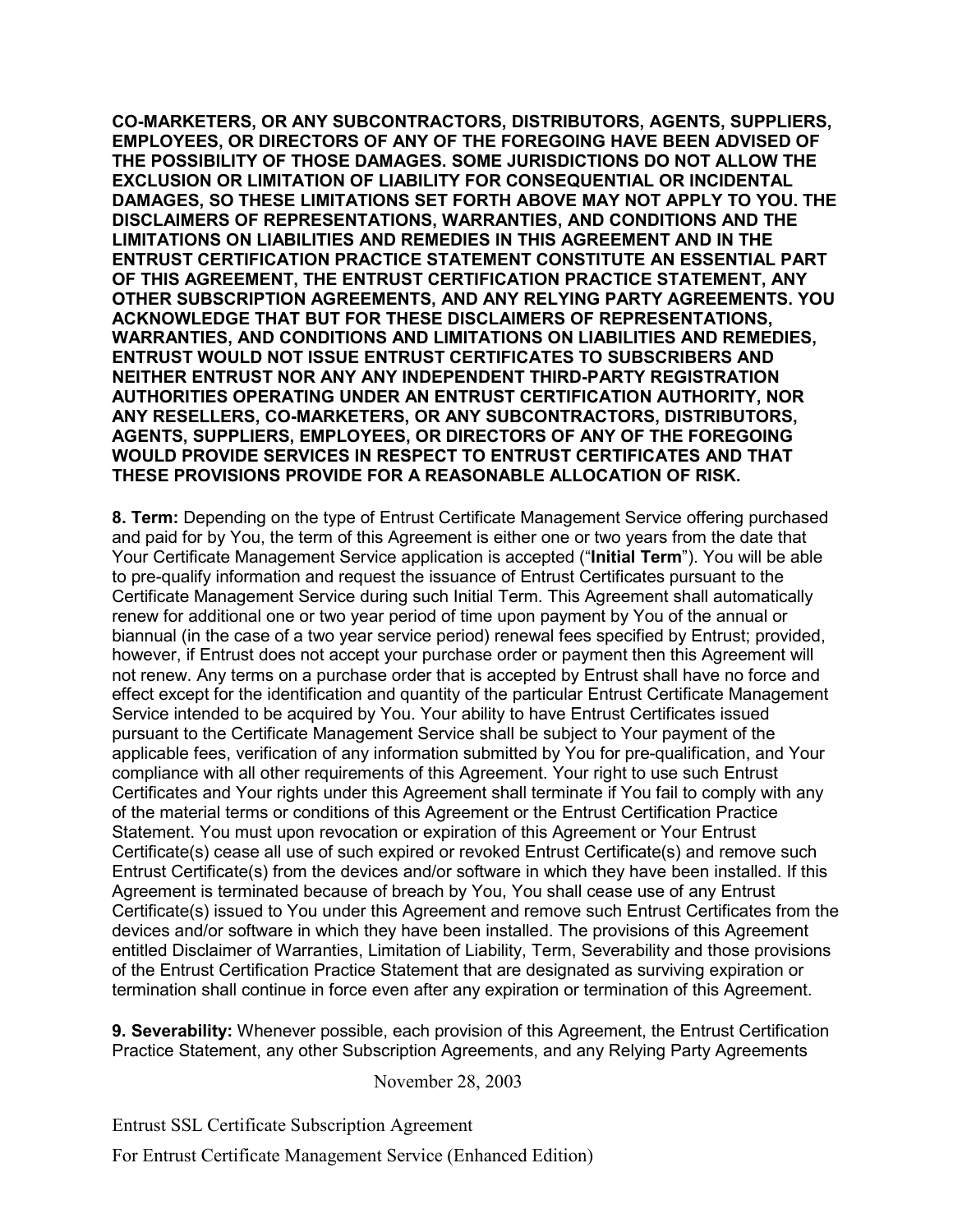shall be interpreted in such manner as to be effective and valid under applicable law. If the application of any provision of this Agreement, the Entrust Certification Practice Statement, or any Relying Party Agreement or any portion thereof to any particular facts or circumstances shall be held to be invalid or unenforceable by an arbitrator or court of competent jurisdiction, then (i) the validity and enforceability of such provision as applied to any other particular facts or circumstances and the validity of other provisions of this Agreement, the Entrust Certification Practice Statement, or any Relying Party Agreements shall not in any way be affected or impaired thereby, and (ii) such provision shall be enforced to the maximum extent possible so as to effect its intent and it shall be reformed without further action to the extent necessary to make such provision valid and enforceable.

**FOR GREATER CERTAINTY, IT IS EXPRESSLY UNDERSTOOD AND AGREED THAT EVERY PROVISION OF THIS AGREEMENT, THE ENTRUST CERTIFICATION PRACTICE STATEMENT, ANY OTHER SUBSCRIPTION AGREEMENTS OR ANY RELYING PARTY AGREEMENTS THAT DEALS WITH (I) LIMITATION OF LIABILITIES, REMEDIES, OR DAMAGES, (II) DISCLAIMERS OF REPRESENTATIONS, WARRANTIES, CONDITIONS, LIABILITIES, OR REMEDIES, OR (III) INDEMNIFICATION, IS EXPRESSLY INTENDED TO BE SEVERABLE FROM ANY OTHER PROVISIONS OF THIS AGREEMENT, THE ENTRUST CERTIFICATION PRACTICE STATEMENT, ANY OTHER SUBSCRIPTION AGREEMENTS, OR ANY RELYING PARTY AGREEMENTS AND SHALL BE SO INTERPRETED AND ENFORCED.**

**10. Third Party Databases and D-U-N-S® Number.** In performing limited verification Entrust (or a subcontractor acting on behalf of Entrust (a "**Subcontractor**")) may determine whether the organizational identity, address, and domain name provided with Your Entrust Certificate Application are consistent with information contained in third-party databases (the "**Databases**"), which may include the Dun & Bradstreet Inc. ("D&B") database. Entrust or a Subcontractor may perform an investigation which may attempt to confirm Your business name, street address, mailing address, telephone number, line of business, year started, number of employees, CEO, telephone number and Your business existence. You may be assigned a D-U-N-S® Number if Entrust or its Subcontractor is able to procure independent confirmation that Your business exists at the address included in Your Entrust Certificate Application. You acknowledge that some of the information submitted to obtain an Entrust Certificate and/or a D-U-N-S® Number may become included in the Databases. This information will only include: business name, street address, mailing address, telephone number (outside source), line of business, year started, number of employees, CEO, telephone number and You business existence. You acknowledge that the foregoing information as contained in the Databases may be licensed by Entrust or its Subcontractor to third parties who may offer You business products and services.

11. **Use of the Entrust Secured Site-Seal**. Subject to the terms and conditions of this Agreement, You may use Your Entrust Certificate(s) with the Entrust Secured Site-Seal; provided, however that **BY CLICKING THE "ACCEPT" ICON BELOW AND BY USING THE ENTRUST SECURED SITE-SEAL, YOU AGREE TO BE BOUND BY THE TERMS AND CONDITIONS OF THE ENTRUST SECURED SITE-SEAL LICENSE AGREEMENT SET FORTH AT [HTTP://WWW.ENTRUST.NET/ABOUT/PRACTICES.HTM.](http://www.entrust.net/ABOUT/PRACTICES.HTM)** 

November 28, 2003

Entrust SSL Certificate Subscription Agreement